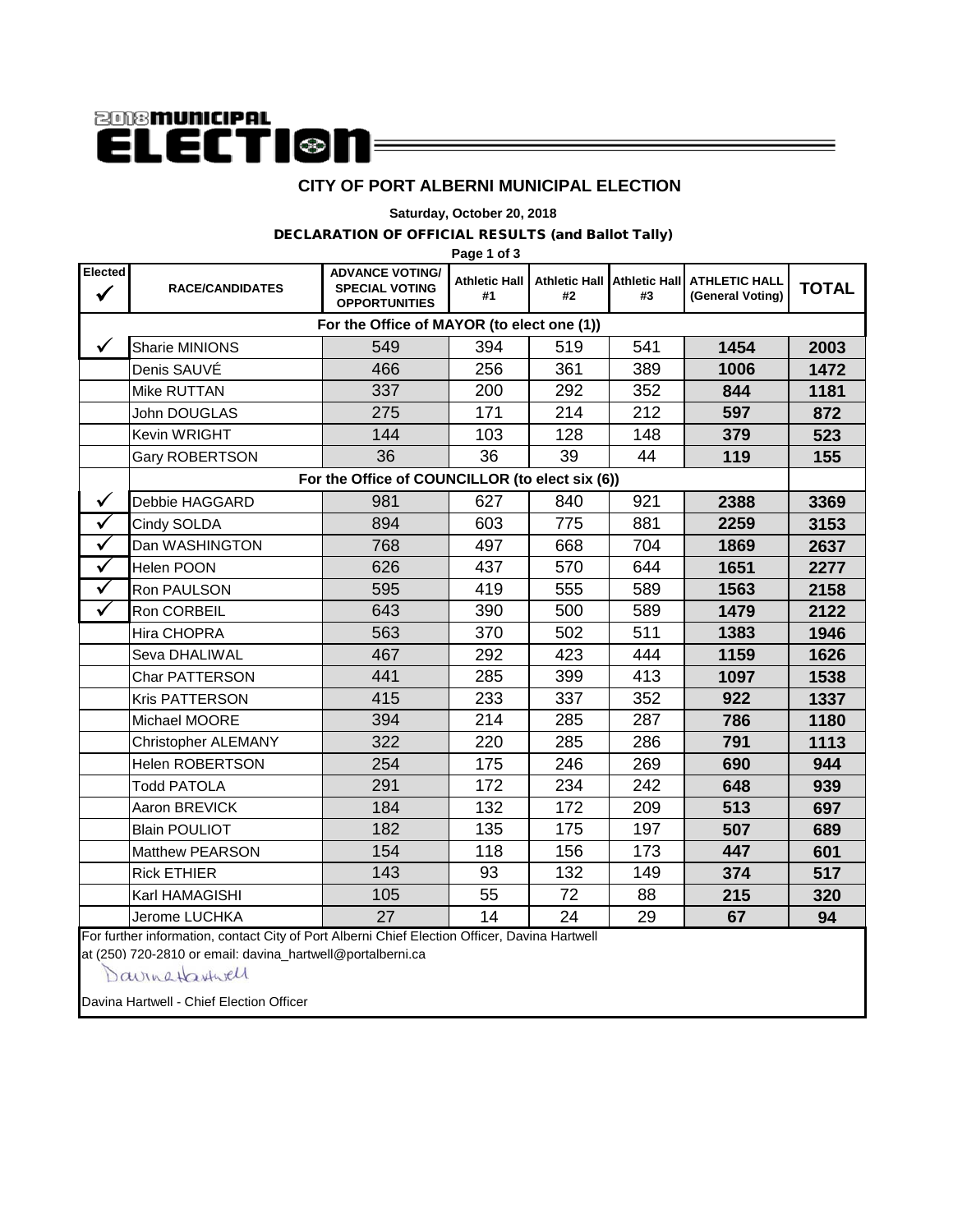## **2018 municipal ELECTI®I CITY OF PORT ALBERNI MUNICIPAL ELECTION**

**Saturday, October 20, 2018**

DECLARATION OF OFFICIAL RESULTS (and Ballot Tally)

**Page 2 of 3**

| <b>ESTIMATED VOTER TURNOUT</b>                               |                                                  |                                                  |                                         |                                       |  |  |  |  |  |
|--------------------------------------------------------------|--------------------------------------------------|--------------------------------------------------|-----------------------------------------|---------------------------------------|--|--|--|--|--|
| <b>Total Ballots Cast</b>                                    | 6,240                                            |                                                  |                                         |                                       |  |  |  |  |  |
| <b>Total Eligible Voters</b>                                 | 13,678                                           |                                                  |                                         |                                       |  |  |  |  |  |
| <b>Estimated Voter Turnout (%)</b>                           | 45.6%                                            |                                                  |                                         |                                       |  |  |  |  |  |
|                                                              | <b>VOTER TURNOUT COMPARISON - PREVIOUS YEARS</b> |                                                  |                                         |                                       |  |  |  |  |  |
| Year                                                         | #<br><b>General Voting</b>                       | #<br><b>Advance and</b><br><b>Special Voting</b> | #<br><b>New</b><br><b>Registrations</b> | <b>Voter</b><br><b>Turnout</b><br>(%) |  |  |  |  |  |
| 1998 Arena Referendum<br>(City Voting Only)                  | 5324                                             | 300                                              | 500                                     | 44.0%                                 |  |  |  |  |  |
| 1999 Municipal Election                                      | 6307                                             | 974                                              | 519                                     | 57.5%                                 |  |  |  |  |  |
| Sept. 22, 2001 By-Election<br>(to elect 1 Mayor & 2 Council) | 4164                                             | 509                                              | 169                                     | 42.5%                                 |  |  |  |  |  |
| 2002 Municipal Election                                      | 4599                                             | 367                                              | 215                                     | 45.6%                                 |  |  |  |  |  |
| 2005 Municipal Election                                      | 3316                                             | 321                                              | 116                                     | 27.8%                                 |  |  |  |  |  |
| 2008 Municipal Election                                      | 3193                                             | 685                                              | 189                                     | 29.3%                                 |  |  |  |  |  |
| 2011 Municipal Election                                      | 3,972                                            | 798                                              | 246                                     | 35.5%                                 |  |  |  |  |  |
| 2014 Municipal Election                                      | 4,462                                            | 1,557                                            | 380                                     | 46.4%                                 |  |  |  |  |  |
| 2018 Municipal Election                                      | 4,416                                            | 1,824                                            | N/A                                     | 45.6%                                 |  |  |  |  |  |

For further information, contact City of Port Alberni Chief Election Officer, Davina Hartwell, at (250) 720-2810 or email: davina\_hartwell@portalberni.ca

Davingtaxtwell

Davina Hartwell - Chief Election Officer